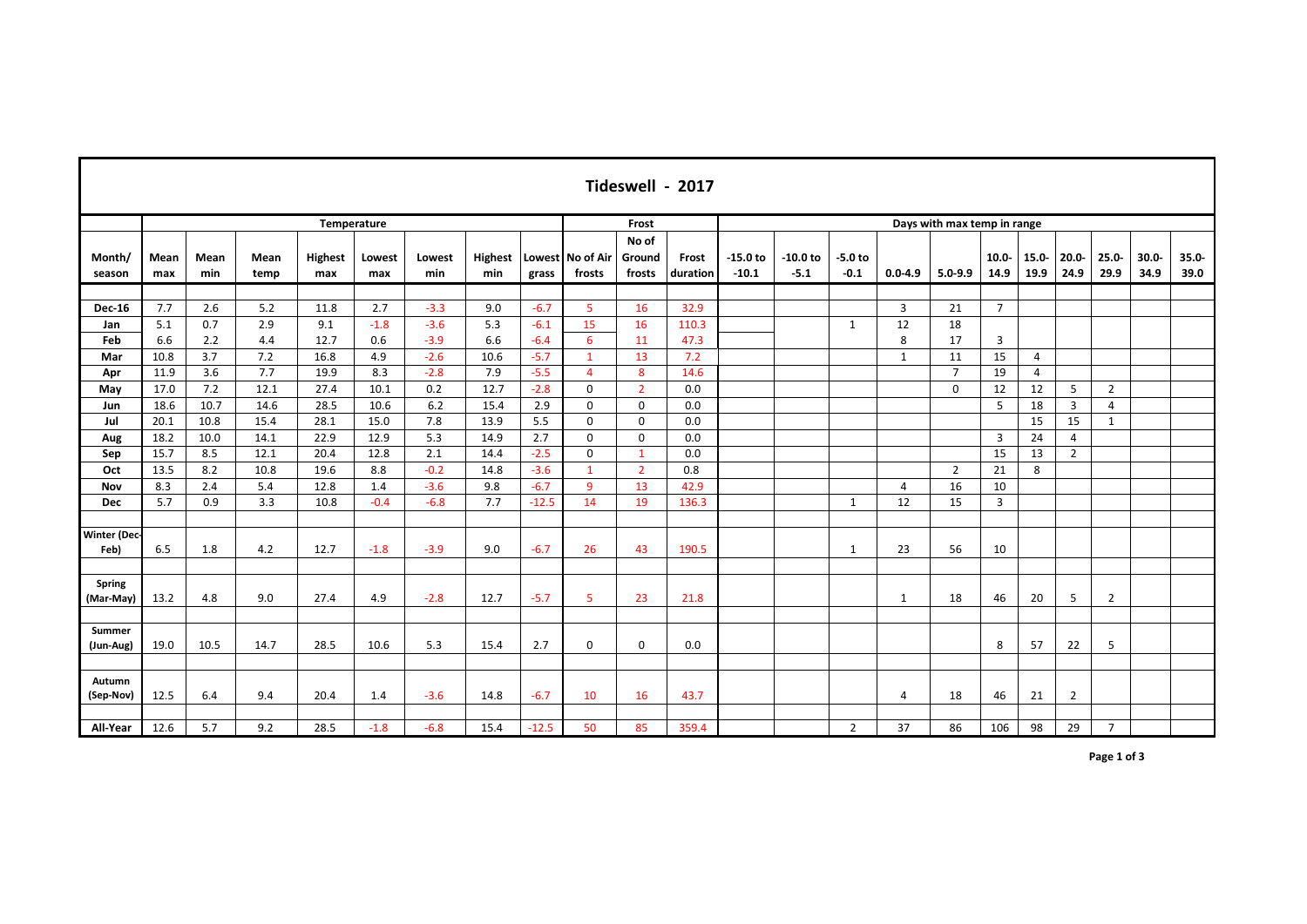|                             | Tideswell - 2017         |                       |                                            |                                              |                |                           |                          |                       |       |                        |                        |                |                |                |                |  |  |
|-----------------------------|--------------------------|-----------------------|--------------------------------------------|----------------------------------------------|----------------|---------------------------|--------------------------|-----------------------|-------|------------------------|------------------------|----------------|----------------|----------------|----------------|--|--|
|                             |                          |                       | Rain                                       |                                              |                |                           | Snow                     |                       |       | <b>Sunshine</b>        |                        | Pressure       | Days with      |                |                |  |  |
| Month/<br>season            | <b>Total</b><br>rainfall | Wettest<br>$(09-09z)$ | Rain days<br>(0.1 <sub>mm</sub> )<br>more) | Wet days<br>(1.0 <sub>mm</sub> )<br>or more) | <b>Falling</b> | $50%+$<br>lying at<br>09z | <b>Deepest</b><br>at 09z | Eden<br>snow<br>index | Total | <b>Sunniest</b><br>day | Days<br>with no<br>sun | Mean at<br>09z | <b>Thunder</b> | Hail           | Fog at<br>09z  |  |  |
| <b>Dec-16</b>               | 54.7                     | 12.7                  | 25                                         | 11                                           | 0              | $\mathbf 0$               | 0                        | 0                     | 40.4  | 5.8                    | 11                     | 1025.5         | $\mathbf 0$    | $\Omega$       | 4              |  |  |
| Jan                         | 104.4                    | 14.5                  | 25                                         | 18                                           | 11             | 3                         | 13                       | 20                    | 42.6  | 6.6                    | 19                     | 1021.8         | $\mathbf 0$    | 0              | 5              |  |  |
| Feb                         | 113.0                    | 21.0                  | 26                                         | 17                                           | 14             | 5                         | $\overline{2}$           | 5                     | 30.3  | 6.9                    | 14                     | 1012.0         | 0              | $\mathbf{1}$   | 4              |  |  |
| Mar                         | 113.8                    | 18.0                  | 22                                         | 14                                           | 5              | 0                         | 0                        | 0                     | 91.3  | 10.4                   | 6                      | 1012.7         | 0              | $\mathbf{1}$   | $\mathbf{1}$   |  |  |
| Apr                         | 35.4                     | 9.7                   | 13                                         | $\overline{7}$                               | $\mathbf{1}$   | $\mathbf 0$               | $\Omega$                 | 0                     | 97.4  | 10.9                   | $\mathbf{1}$           | 1021.8         | $\mathbf 0$    | 0              | 0              |  |  |
| May                         | 52.2                     | 10.1                  | 14                                         | 11                                           | 0              | $\mathbf 0$               | $\mathbf 0$              | 0                     | 134.5 | 12.7                   | 6                      | 1016.3         | $\mathbf 0$    | 0              | 0              |  |  |
| Jun                         | 132.6                    | 35.6                  | 18                                         | 12                                           | $\mathbf 0$    | $\mathbf 0$               | $\mathbf 0$              | 0                     | 76.4  | 13.3                   | 8                      | 1011.2         | 0              | 0              | 0              |  |  |
| Jul                         | 85.4                     | 14.5                  | 21                                         | 14                                           | 0              | $\mathbf 0$               | $\mathbf 0$              | 0                     | 91.6  | 12.7                   | $\overline{2}$         | 1012.7         | $\mathbf 0$    | 0              | 0              |  |  |
| Aug                         | 85.5                     | 17.6                  | 21                                         | 13                                           | 0              | $\mathbf 0$               | $\mathbf 0$              | 0                     | 100.4 | 10.0                   | 4                      | 1014.7         | 3              | $\mathbf{1}$   | $\mathbf{1}$   |  |  |
| Sep                         | 119.5                    | 11.7                  | 24                                         | 19                                           | 0              | $\mathbf 0$               | $\Omega$                 | 0                     | 63.3  | 6.3                    | 3                      | 1011.8         | $\Omega$       | $\Omega$       | $\mathbf{1}$   |  |  |
| Oct                         | 100.3                    | 27.1                  | 22                                         | 15                                           | 0              | $\mathbf 0$               | $\mathbf 0$              | 0                     | 50.3  | 7.6                    | $\overline{7}$         | 1015.4         | $\mathbf{0}$   | 0              | $\mathbf{1}$   |  |  |
| <b>Nov</b>                  | 89.7                     | 14.7                  | 26                                         | 15                                           | $\overline{7}$ | $\mathbf{1}$              | $\overline{2}$           | $\overline{2}$        | 56.7  | 7.3                    | 9                      | 1014.3         | 0              | $\overline{2}$ | 0              |  |  |
| <b>Dec</b>                  | 130.3                    | 29.4                  | 26                                         | 17                                           | 14             | 13                        | 12                       | 70                    | 38.2  | 4.9                    | 13                     | 1011.5         | 0              | 4              | $\overline{2}$ |  |  |
| <b>Winter (Dec-</b><br>Feb) | 272.1                    | 21.0                  | 76                                         | 46                                           | 25             | 8                         | 13                       | 25                    | 113.3 | 6.9                    | 44                     | 1019.8         | 0              | $\mathbf{1}$   | 13             |  |  |
| Spring<br>(Mar-May)         | 201.4                    | 18.0                  | 49                                         | 32                                           | 6              |                           |                          |                       | 323.2 | 12.7                   | 13                     | 1016.9         | 0              | 1              | $\mathbf{1}$   |  |  |
| <b>Summer</b><br>(Jun-Aug)  | 303.5                    | 35.6                  | 60                                         | 39                                           |                |                           |                          |                       | 268.4 | 13.3                   | 14                     | 1012.9         | 3              | 1              | $\mathbf{1}$   |  |  |
| <b>Autumn</b><br>(Sep-Nov)  | 309.5                    | 27.1                  | 72                                         | 49                                           | $\overline{7}$ | $\mathbf{1}$              | $\overline{2}$           | $\overline{2}$        | 170.3 | 7.6                    | 19                     | 1013.8         | 0              | $\overline{2}$ | $\overline{2}$ |  |  |
| All-Year                    | 1162.1                   | 35.6                  | 258                                        | 172                                          | 52             | 22                        | 13                       | 97                    | 873.0 | 13.3                   | 92                     | 1014.7         | 3              | 9              | 15             |  |  |

 $\overline{\phantom{a}}$ 

**Page 2 of 3**